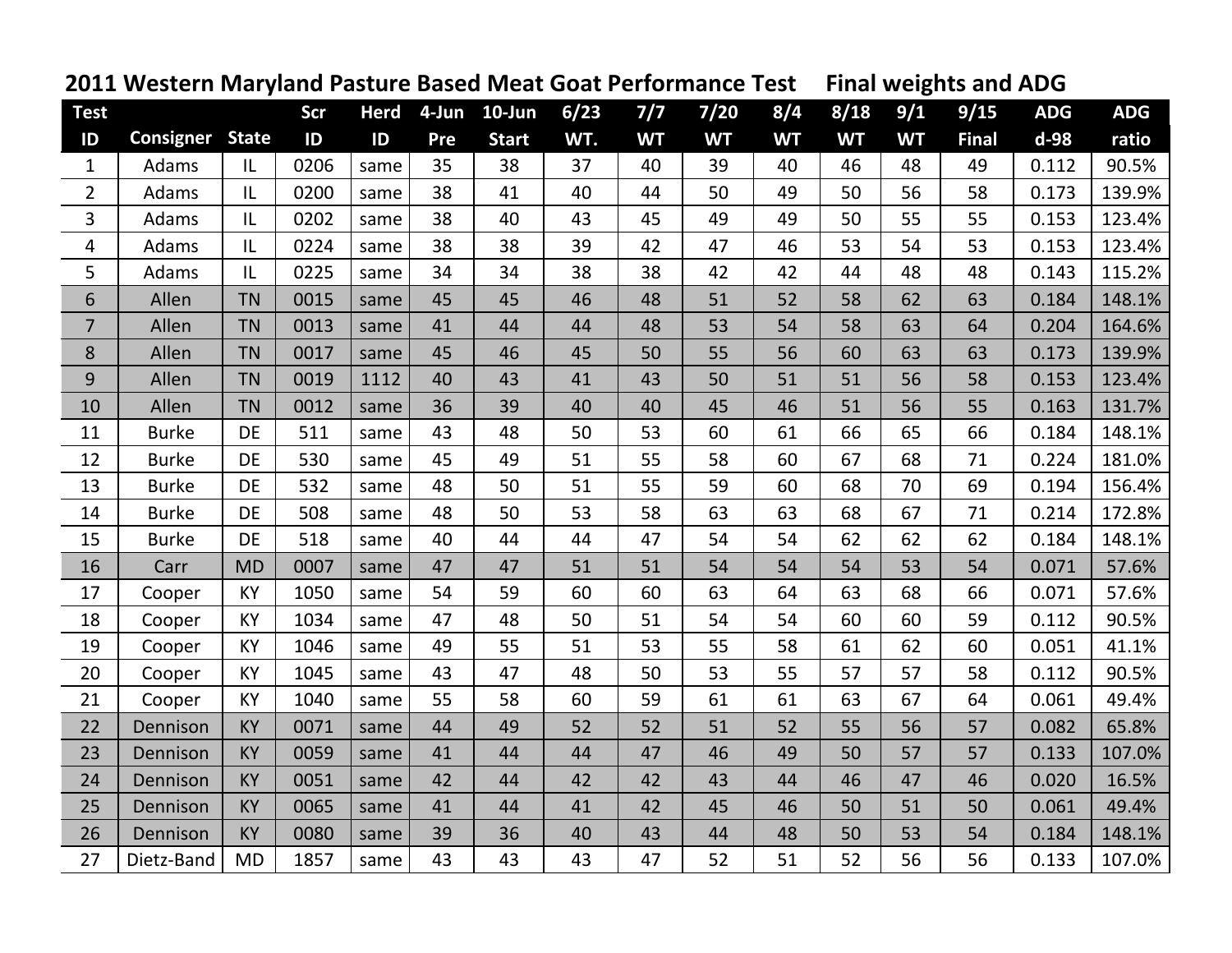|             | 2011 Western Maryland Pasture Based Meat Goat Performance Test |           |        |             |     |              |      |           |           |           | <b>Final weights and ADG</b> |           |              |            |            |
|-------------|----------------------------------------------------------------|-----------|--------|-------------|-----|--------------|------|-----------|-----------|-----------|------------------------------|-----------|--------------|------------|------------|
| <b>Test</b> |                                                                |           | Scr    | <b>Herd</b> |     | 4-Jun 10-Jun | 6/23 | $7/7$     | $7/20$    | 8/4       | 8/18                         | 9/1       | 9/15         | <b>ADG</b> | <b>ADG</b> |
| ID          | <b>Consigner State</b>                                         |           | ID     | ID          | Pre | <b>Start</b> | WT.  | <b>WT</b> | <b>WT</b> | <b>WT</b> | <b>WT</b>                    | <b>WT</b> | <b>Final</b> | $d-98$     | ratio      |
| 28          | Dietz-Band                                                     | <b>MD</b> | 1864   | same        | 42  | 44           | 43   | 47        | 50        | 50        | 51                           | 56        | 57           | 0.133      | 107.0%     |
| 29          | Dietz-Band                                                     | <b>MD</b> | 1876   | same        | 47  | 48           | 47   | 50        | 54        | 55        | 58                           | 58        | 56           | 0.082      | 65.8%      |
| 30          | Francis                                                        | VT        | A01645 | 61          | 30  | 32           | 33   | 35        | 35        | 38        | 38                           | 41        | 41           | 0.092      | 74.1%      |
| 31          | Francis                                                        | VT        | A01646 | 63          | 30  | 30           | 29   | 30        | 30        | 34        | 34                           | 37        | 37           | 0.071      | 57.6%      |
| 32          | Garrett                                                        | VA        | 12     | same        | 40  | 41           | 42   | 44        | 44        | 48        | 50                           | 55        | 56           | 0.153      | 123.4%     |
| 33          | Garrett                                                        | VA        | 13     | same        | 38  | 39           | 43   | 44        | 47        | 48        | 51                           | 51        | 54           | 0.153      | 123.4%     |
| 34          | Garrett                                                        | VA        | 8      | same        | 39  | 36           | 43   | 46        | 50        | 49        | 55                           | 58        | 59           | 0.235      | 189.3%     |
| 35          | Garrett                                                        | VA        | 15     | same        | 46  | 51           | 51   | 53        | 53        | 55        | 56                           | 60        | 61           | 0.102      | 82.3%      |
| 36          | Garrett                                                        | VA        | 10     | same        | 38  | 43           | 44   | 44        | 50        | 50        | 53                           | 55        | 54           | 0.112      | 90.5%      |
| 37          | Gladstone                                                      | <b>WV</b> | 8086   | same        | 44  | 42           | 41   | 44        | 40        | 42        | 45                           | 46        | 48           | 0.061      | 49.4%      |
| 38          | Gladstone                                                      | <b>WV</b> | 8089   | same        | 45  | 43           | 42   | 46        | 49        | 49        | 52                           | 54        | 57           | 0.143      | 115.2%     |
| 39          | Kauffman                                                       | PA        | 0186   | same        | 44  | 47           | 44   | 46        | 44        | 46        | 49                           | 52        | 53           | 0.061      | 49.4%      |
| 40          | Kauffman                                                       | PA        | 0187   | same        | 40  | 42           | 45   | 47        | 44        | 46        | 47                           | 49        | 50           | 0.082      | 65.8%      |
| 41          | <b>KSU</b>                                                     | KY        | 0997   | 53Y         | 35  | 37           | 40   | 41        | 42        | 42        | 46                           | 43        | 48           | 0.112      | 90.5%      |
| 42          | <b>KSU</b>                                                     | <b>KY</b> | 0992   | 61Y         | 39  | 37           | 39   | 41        | 41        | 44        | 48                           | 48        | 48           | 0.112      | 90.5%      |
| 43          | <b>KSU</b>                                                     | KY        | 0958   | 47Y         | 32  | 33           | 31   | 34        | 32        | 35        | 37                           | 39        | 42           | 0.092      | 74.1%      |
| 44          | <b>KSU</b>                                                     | <b>KY</b> | 0996   | <b>28Y</b>  | 40  | 41           | 40   | 45        | 46        | 45        | 47                           | 50        | 55           | 0.143      | 115.2%     |
| 46          | Losch                                                          | PA        | 0258   | same        | 51  | 50           | 51   | 54        | 56        | 60        | 63                           | 67        | 67           | 0.173      | 139.9%     |
| 47          | <b>Miller</b>                                                  | IN        | 257    | $W-9$       | 43  | 44           | 48   | 51        | 55        | 57        | 63                           | 69        | 66           | 0.224      | 181.0%     |
| 48          | Miller                                                         | IN        | 260    | $9 - 3$     | 38  | 38           | 39   | 44        | 48        | 52        | 53                           | 54        | 57           | 0.194      | 156.4%     |
| 49          | Miller                                                         | IN        | 258    | $9 - 1$     | 38  | 39           | 42   | 44        | 47        | 51        | 53                           | 55        | 53           | 0.143      | 115.2%     |
| 50          | Murphy                                                         | NJ        | 0155   | same        | 33  | 35           | 34   | 41        | 44        | 47        | 48                           | 52        | 53           | 0.184      | 148.1%     |
| 51          | Murphy                                                         | NJ        | 0145   | same        | 43  | 45           | 46   | 48        | 50        | 52        | 55                           | 58        | 59           | 0.143      | 115.2%     |
| 52          | Murphy                                                         | NJ        | 0144   | same        | 38  | 43           | 42   | 44        | 46        | 45        | 47                           | 50        | 53           | 0.102      | 82.3%      |
| 53          | Murphy                                                         | NJ        | 0157   | same        | 39  | 44           | 47   | 50        | 46        | 46        | 53                           | 56        | 59           | 0.153      | 123.4%     |
| 54          | Murphy                                                         | NJ        | 0153   | same        | 35  | 38           | 38   | 42        | 41        | 44        | 48                           | 54        | 56           | 0.184      | 148.1%     |
| 55          | Nelson                                                         | <b>MD</b> | 0032   | same        | 36  | 37           | 39   | 42        | 47        | 45        | 48                           | 49        | 51           | 0.143      | 115.2%     |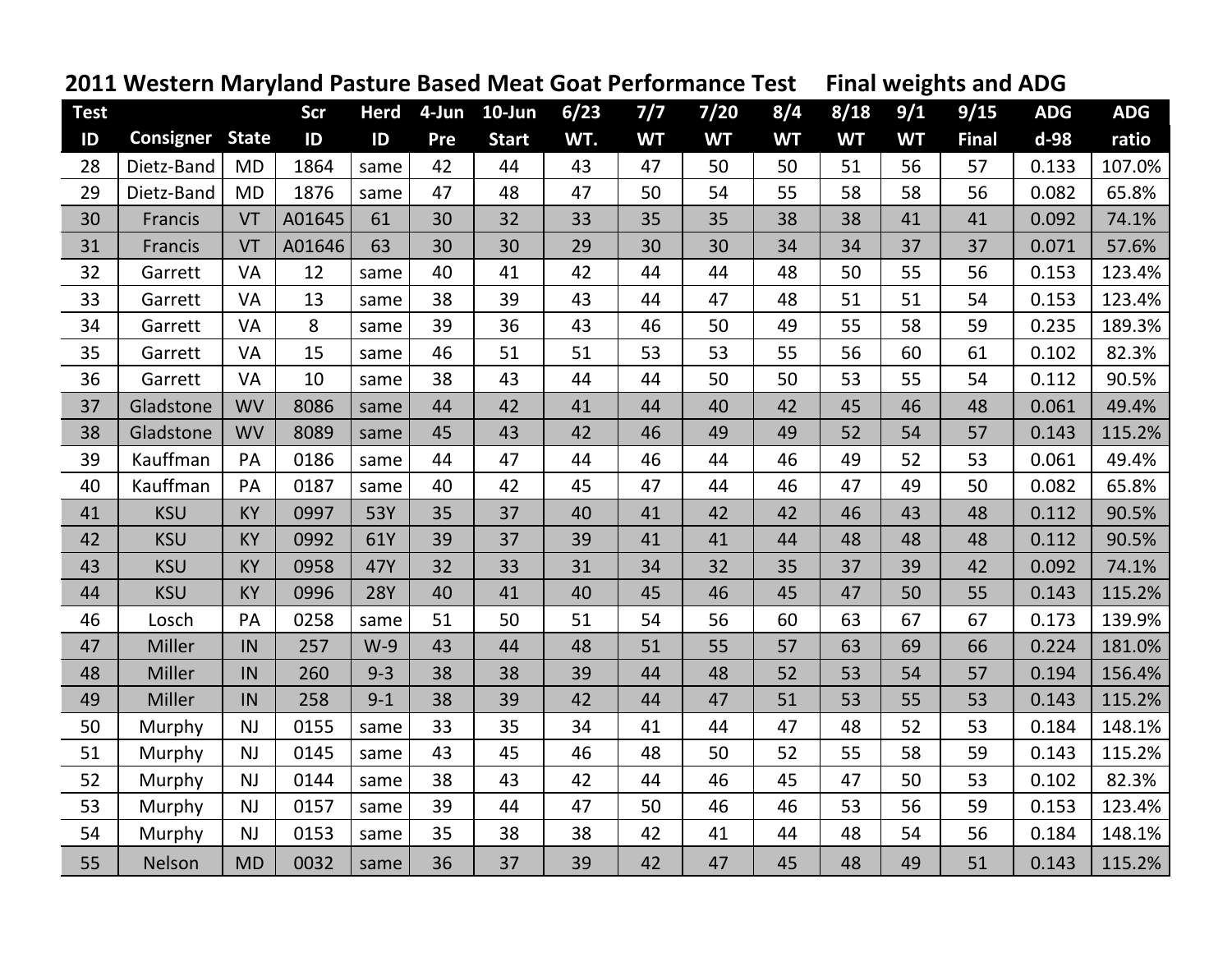|               | <u>ZUIT MESIENI MARJIANU PASLURE DASEU MEAL QUAL PERDIMANCE TESL</u> |           |       |             |       |              |      |           |           |           | Filidi weights diiu ADU |           |              |            |            |
|---------------|----------------------------------------------------------------------|-----------|-------|-------------|-------|--------------|------|-----------|-----------|-----------|-------------------------|-----------|--------------|------------|------------|
| <b>Test</b>   |                                                                      |           | Scr   | <b>Herd</b> | 4-Jun | $10$ -Jun    | 6/23 | 7/7       | $7/20$    | 8/4       | 8/18                    | 9/1       | 9/15         | <b>ADG</b> | <b>ADG</b> |
| $\mathsf{ID}$ | <b>Consigner State</b>                                               |           | ID    | ID          | Pre   | <b>Start</b> | WT.  | <b>WT</b> | <b>WT</b> | <b>WT</b> | <b>WT</b>               | <b>WT</b> | <b>Final</b> | $d-98$     | ratio      |
| 57            | Ozkum                                                                | <b>MD</b> | 11041 | same        | 32    | 33           | 34   | 37        | 41        | 42        | 47                      | 46        | 47           | 0.143      | 115.2%     |
| 58            | Ozkum                                                                | <b>MD</b> | 11030 | same        | 32    | 35           | 35   | 39        | 40        | 41        | 48                      | 46        | 47           | 0.122      | 98.7%      |
| 59            | Ozkum                                                                | <b>MD</b> | 11094 | same        | 37    | 38           | 36   | 37        | 37        | 39        | 41                      | 41        | 43           | 0.051      | 41.1%      |
| 60            | Ozkum                                                                | <b>MD</b> | 11136 | same        | 33    | 34           | 35   | 37        | 37        | 41        | 46                      | 46        | 48           | 0.143      | 115.2%     |
| 61            | Ozkum                                                                | <b>MD</b> | 11147 | same        | 33    | 31           | 34   | 36        | 39        | 40        | 40                      | 42        | 43           | 0.122      | 98.7%      |
| 62            | Renick                                                               | <b>WV</b> | 1062  | same        | 69    | 70           | 69   | 68        | 61        | 64        | 64                      | 64        | 61           | $-0.092$   | $-74.1%$   |
| 63            | Renick                                                               | <b>WV</b> | 1045  | same        | 48    | 49           | 54   | 57        | 55        | 57        | 59                      | 59        | 60           | 0.112      | 90.5%      |
| 64            | Renick                                                               | <b>WV</b> | 1061  | same        | 54    | 53           | 53   | 52        | 55        | 58        | 55                      | 61        | 60           | 0.071      | 57.6%      |
| 65            | Renick                                                               | <b>WV</b> | 1051  | same        | 46    | 47           | 47   | 49        | 50        | 52        | 58                      | 58        | 58           | 0.112      | 90.5%      |
| 66            | Renick                                                               | <b>WV</b> | 1060  | same        | 58    | 58           | 59   | 56        | 56        | 57        | 58                      | 60        | 61           | 0.031      | 24.7%      |
| 67            | J. Smith                                                             | VA        | 0625  | 346         | 45    | 43           | 44   | 46        | 52        | 54        | 60                      | 62        | 64           | 0.214      | 172.8%     |
| 68            | J. Smith                                                             | VA        | 0620  | 673         | 48    | 46           | 48   | 48        | 51        | 52        | 55                      | 58        | 62           | 0.163      | 131.7%     |
| 69            | J. Smith                                                             | VA        | 0618  | 389         | 40    | 38           | 41   | 43        | 48        | 48        | 50                      | 51        | 54           | 0.163      | 131.7%     |
| 70            | J. Smith                                                             | VA        | 0624  | 386         | 43    | 43           | 41   | 43        | 44        | 45        | 47                      | 50        | 52           | 0.092      | 74.1%      |
| 71            | Sweitzer                                                             | PA        | 0144  | 85          | 40    | 43           | 43   | 42        | 53        | 52        | 56                      | 61        | 63           | 0.204      | 164.6%     |
| 72            | Sweitzer                                                             | PA        | 0145  | 61          | 40    | 42           | 44   | 44        | 46        | 49        | 53                      | 59        | 56           | 0.143      | 115.2%     |
| 73            | Thorne                                                               | <b>MD</b> | 1070  | same        | 29    | 28           | 30   | 33        | 34        | 34        | 37                      | 41        | 45           | 0.173      | 139.9%     |
| 74            | Thorne                                                               | <b>MD</b> | 1071  | same        | 37    | 33           | 32   | 32        | 33        | 34        | 35                      | 36        | 41           | 0.082      | 65.8%      |
| 76            | <b>Tiralla</b>                                                       | <b>MD</b> | 0005  | 1020        | 35    | 38           | 36   | 39        | 39        | 40        | 44                      | 44        | 47           | 0.092      | 74.1%      |
| 77            | <b>Tiralla</b>                                                       | <b>MD</b> | 0002  | 1011        | 34    | 36           | 37   | 36        | 36        | 38        | 38                      | 41        | 41           | 0.051      | 41.1%      |
| 78            | <b>Tiralla</b>                                                       | <b>MD</b> | 0003  | 1014        | 31    | 32           | 30   | 33        | 35        | 35        | 36                      | 36        | 39           | 0.071      | 57.6%      |
| 79            | <b>Tiralla</b>                                                       | <b>MD</b> | 0001  | 1008        | 35    | 38           | 40   | 42        | 42        | 43        | 45                      | 46        | 47           | 0.092      | 74.1%      |
| 80            | <b>Tiralla</b>                                                       | <b>MD</b> | 0004  | 1018        | 40    | 44           | 42   | 44        | 43        | 42        | 46                      | 48        | 49           | 0.051      | 41.1%      |
| 45            | Zitta                                                                | VA        | 0623  | R375        | 40    | 40           | 40   | 45        | 45        | 44        | 47                      | 50        | 51           | 0.112      | 90.5%      |
|               | <b>AVERAGES</b>                                                      |           |       |             | 41.0  | 42.5         | 43.1 | 45.4      | 47.5      | 48.7      | 51.7                    | 53.9      | 54.9         | 0.124      | 100%       |

## **Western Maryland Pasture Based Meat Goat Performance Test Final weights and ADG**